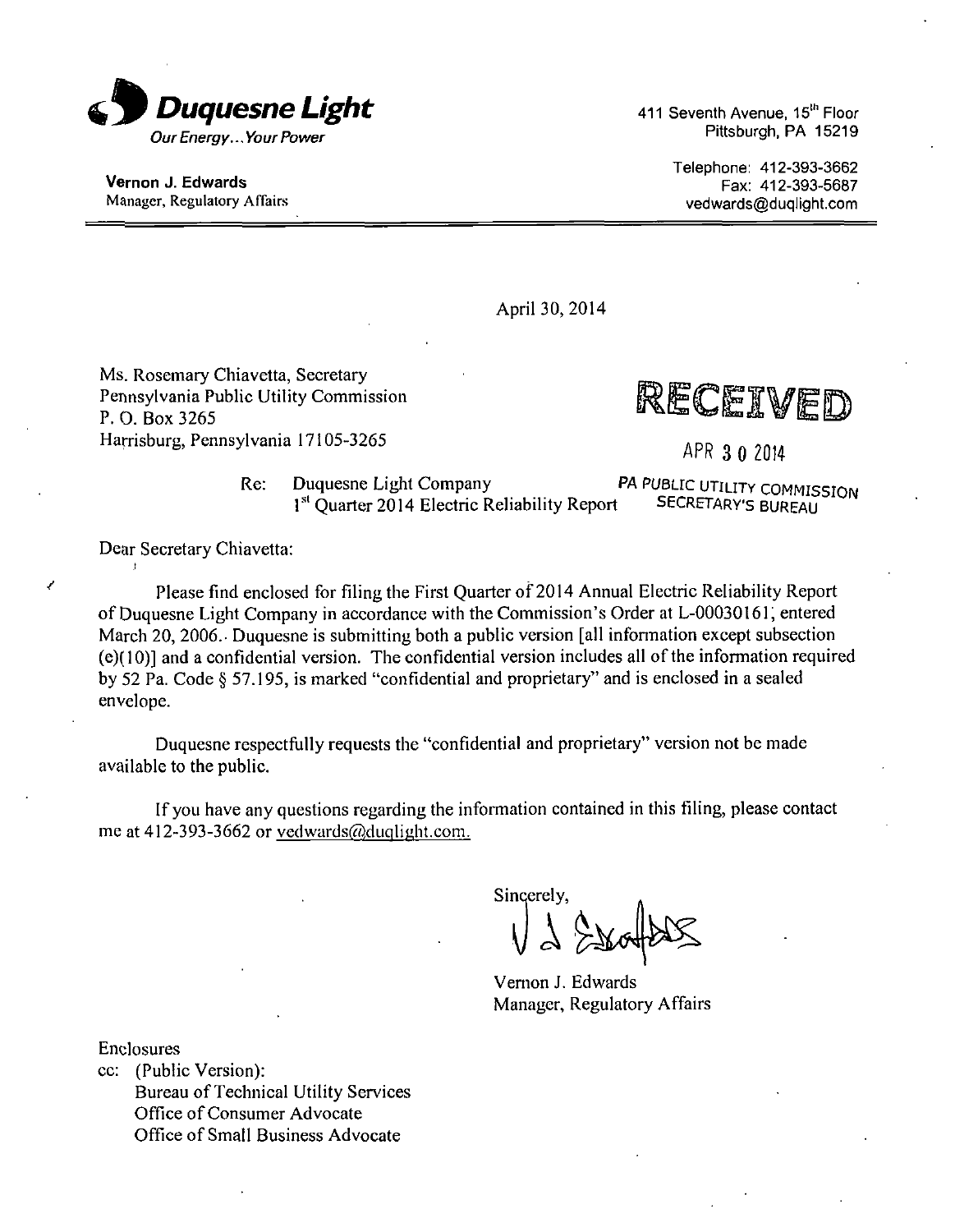



APR 3 0 2014

PA PUBLIC UTILITY COMMISSION SECRETARY'S BUREAU

 $\hat{\mathcal{L}}$ 

# *Duquesne Light Company 1st Quarter 2014 Electric Reliability Report to the*

# *Pennsylvania Public Utility Commission*

*April 30, 2014*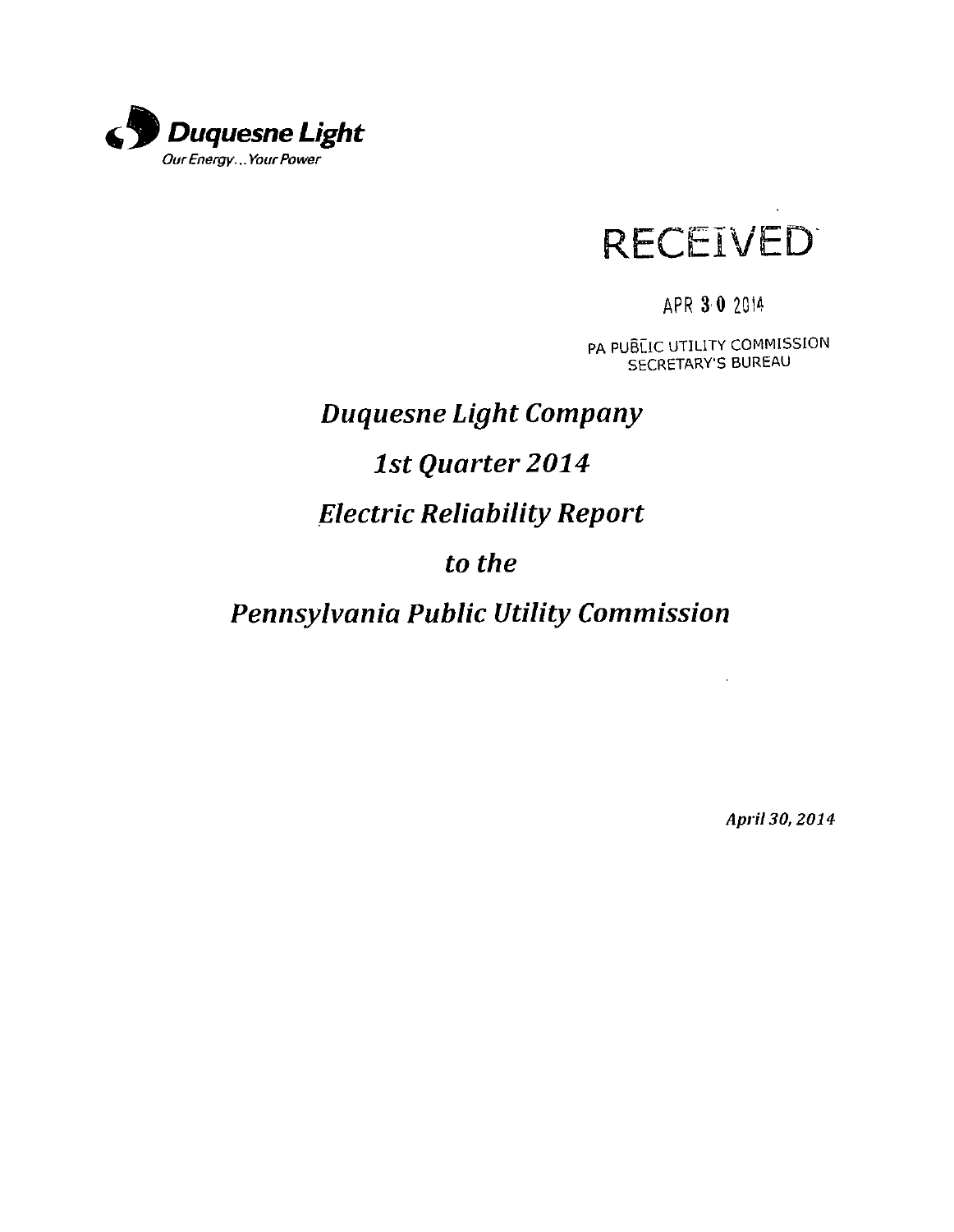## **DUQUESNE LIGHT COMPANY First Quarter 2014 - Electric Reliability Report**

**Filed April 30, 2014** 

#### **57.195 Reporting Requirements**

#### **(d)(2) The name, title, telephone number and e-mail address of the persons who have knowledge of the matters, and can respond to inquiries.**

Ken Kallis - Manager, Asset Management (412) 393-8613, kkallis@duqlight.com

Vernon J. Edwards - Manager, Regulatory Affairs (412) 393-3662, vedwards@duqlight.com

#### **(e)(1) A description of each major event that occurred during the preceding quarter, including the time and duration of the event, the number of customers affected, the cause of the event and any modified procedures adopted in order to avoid or minimize the impact of similar events in the future.**

No major events occurred in the first quarter of 2014.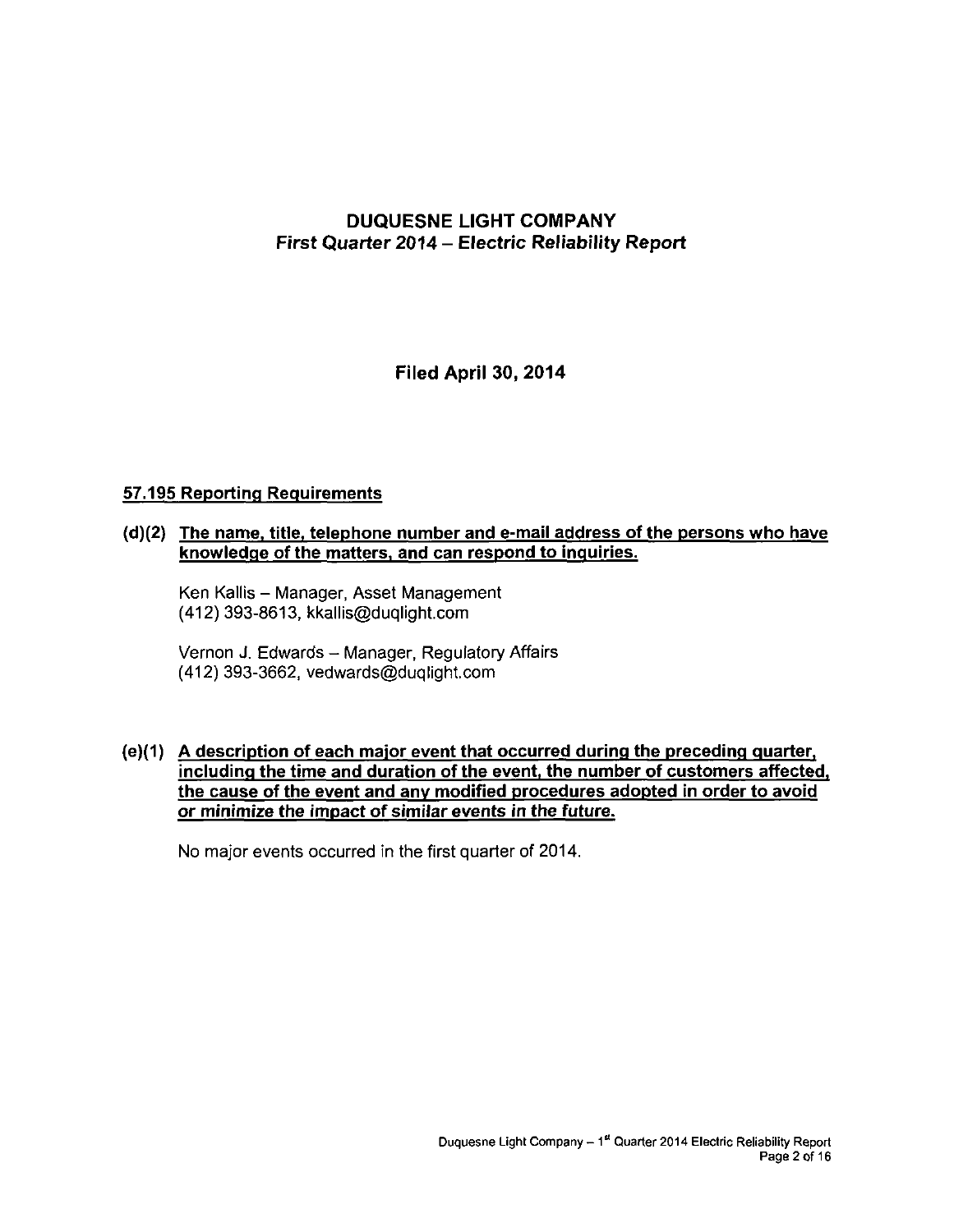**(e)(2) Rolling 12-month reliability index values (SAIFI, CAIDI, SAIDI, and if available, MAIFI) for the electric distribution company's service territory for the preceding quarter. The report shall include the data used in calculating the indices, namely the average number of customers served, the number of sustained customer interruptions, the number of customers affected, and the customer minutes of interruption. If MAIFI values are provided, the report shall also include the number of customer momentary interruptions.** 

# **RELIABILITY BENCHMARKS AND STANDARDS**

# **Duquesne Light Company**

#### **System Performance Measures with Major Events Excluded**

| <b>Entire System</b>                                         |     |      |     |         |  |  |  |
|--------------------------------------------------------------|-----|------|-----|---------|--|--|--|
| <b>MAIFI</b><br><b>CAIDI</b><br><b>SAIFI</b><br><b>SAIDI</b> |     |      |     |         |  |  |  |
| <b>Benchmark</b>                                             | 126 | 1 17 | 108 | $\star$ |  |  |  |
| <b>12 Month Standard</b>                                     | 182 | 1.40 | 130 | $\star$ |  |  |  |
| 2014 1Q (Rolling 12 mo)                                      | 74  | 0.61 | 121 | $\star$ |  |  |  |

**\* Sufficient information to calculate MAIFI is unavailable.** 

#### **Formulas used in calculating the indices**

| $SAIF =$  | (Total KVA interrupted) - (KVA impact of major events)<br><b>System Connected KVA</b>                |
|-----------|------------------------------------------------------------------------------------------------------|
| $SAIDI =$ | (Total KVA-minutes interrupted) - (KVA-minute impact of major events)<br><b>System Connected KVA</b> |
| $CAID =$  | SAIDI/SAIFI                                                                                          |

#### **Data used in calculating the indices**

| Total KVA Interrupted for the Period<br>(Excluding July 10, 2013 Major Event) | 4,414,160 KVA                                                  |                         |
|-------------------------------------------------------------------------------|----------------------------------------------------------------|-------------------------|
| Total KVA-Minutes Interrupted:<br>(Excluding July 10, 2013 Major Event)       |                                                                | 534,485,411 KVA-Minutes |
| System Connected Load as of 3/31/14:                                          | 7.196.252 KVA                                                  |                         |
| July 10, 2013 Major Event:                                                    | 724,661 KVA<br>(10% of System Load)<br>178,805,024 KVA-Minutes |                         |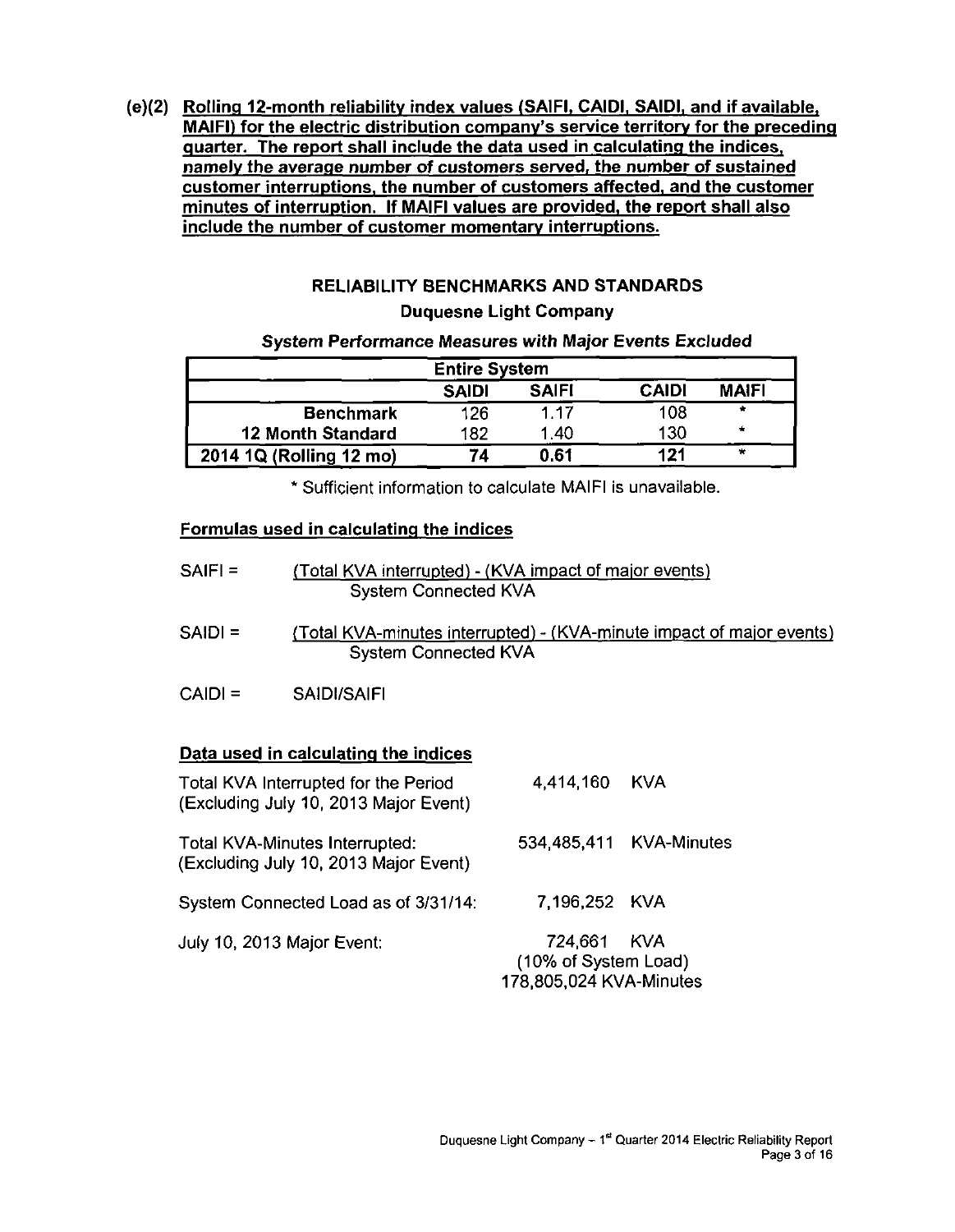**(e)(3) Rolling 12-month reliability index values (SAIFI, CAIDI, SAIDI, and if available. MAIFI) and other pertinent information such as customers served, number of interruptions, customer minutes interrupted, number of lockouts, and so forth, for the worst performing 5% of the circuits in the system. An explanation of how the electric distribution company defines its worst performing circuits shall be included.** 

Circuits are evaluated based on a rolling twelve-month count of lockouts of protective devices (circuit breakers, sectionalizers and line reclosers). Circuits that experience four or more lockouts for a device in each quarterly rolling twelve-month period are identified and reported. Customer surveys show a significant drop in satisfaction when customers experience four or more interruptions in a year, and that threshold was therefore used as a basis for this evaluation method.

The list is ranked first by the number of lockouts, with a secondary sort based on the date of the most recent outage. This places a higher priority on circuits in each group experiencing problems more recently. Circuits that have not seen recent outages fall to a lower priority within the group, but remain on the list for monitoring.

Circuits that appear on the list for more than a year are targeted for remediation based on a review of outage records for root cause problems, field evaluations, and engineering analysis. Project scopes developed as a result of this analysis will be incorporated into the company's Work Plan for engineering, design and construction.

At the end of each quarter all circuits are reviewed to verify that past remediation efforts are working and to look for new reliability issues that may be developing. Serious new reliability problems are addressed immediately without waiting additional periods to collect information.

This analysis method provides for timely review of circuit performance by in-house staff and it adapts to the dynamic nature of Duquesne"s distribution system. The threshold of four lockouts may produce a result greater or less than 5% of the total circuits in Duquesne's system. Reports will be issued on all circuits that violate the four-lockout threshold, even if the total is greater than 5% of the number of circuits on the system. If there are less than 5% of the circuits that violate the four-lockout threshold, then circuits with three lockouts that had the highest KVA-Minutes of outage time during the evaluation period will be added to get the list to 5% of the total circuits in the system.

See Attachment A for table of circuit reliability values and Service Centers associated with each circuit.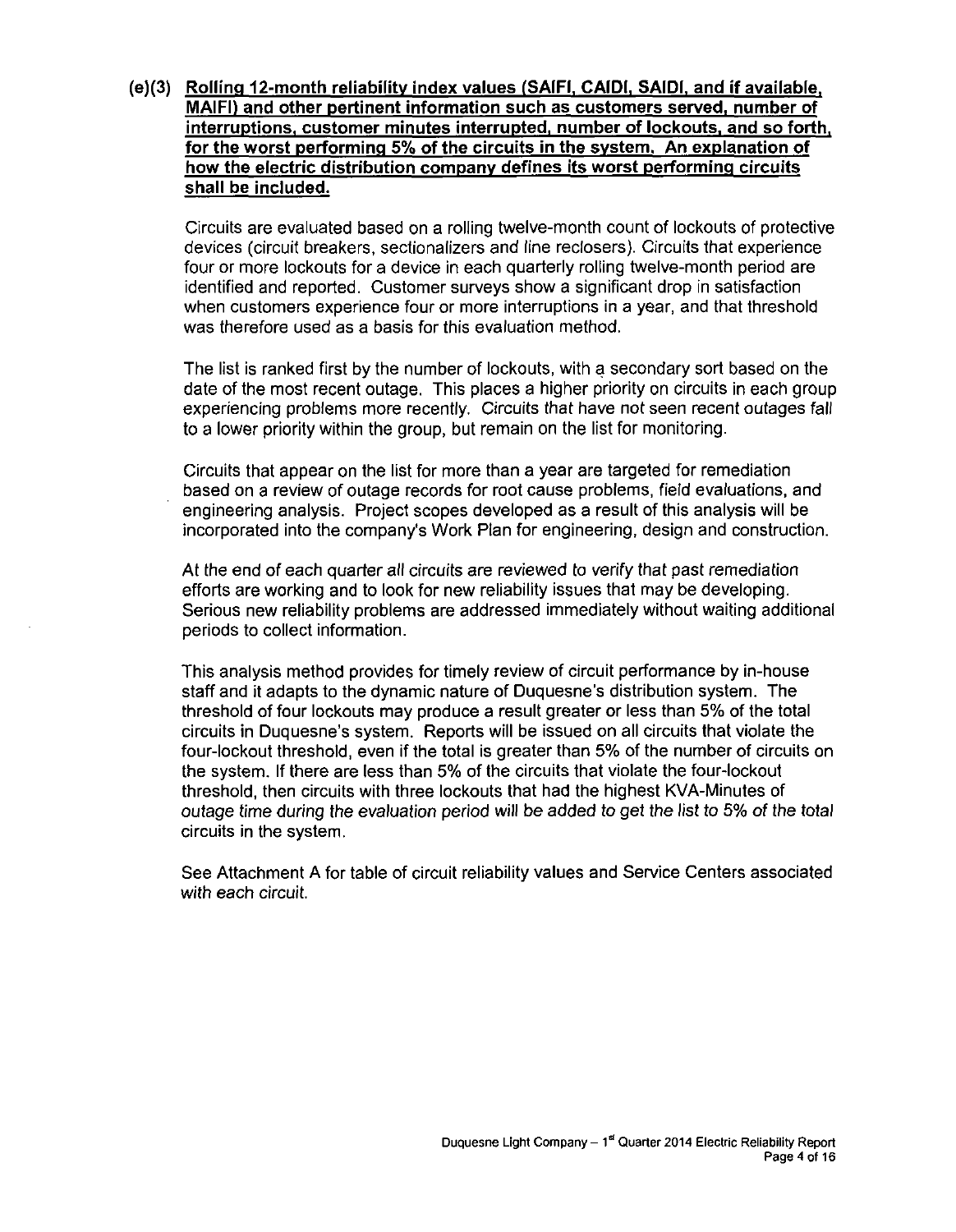### **(e)(4) Specific remedial efforts taken and planned for the worst performing 5% of the circuits as identified in paragraph (3).**

| Rank           | <b>Circuit</b> | Name              | <b>Service Center</b> | Remedial Actions Planned or Taken                                                                                                                                                                                                                                                                                                                                                                                                                                                                                                                                                                                                                                                                                                                                                                                                                                                                        |
|----------------|----------------|-------------------|-----------------------|----------------------------------------------------------------------------------------------------------------------------------------------------------------------------------------------------------------------------------------------------------------------------------------------------------------------------------------------------------------------------------------------------------------------------------------------------------------------------------------------------------------------------------------------------------------------------------------------------------------------------------------------------------------------------------------------------------------------------------------------------------------------------------------------------------------------------------------------------------------------------------------------------------|
| 1              | 23705          | North             | Edison                | No new breaker or WA441 outages occurred on this circuit during<br>the first guarter of 2014. Previously in 2013, two different areas of<br>this circuit had reliability issues. Each area experienced three<br>outages. Three tree-related outages near North Substation locked<br>out the station breaker and three additional outages further<br>downstream locked out sectionalizer WA441 due to a falling tree, a<br>storm and an insulator failure. The breaker and the sectionalizer<br>outages did not affect the same customers. Permanent repairs were<br>made after each outage and Vegetation Management found no<br>additional tree related problems. We are continuing to monitor the<br>performance of this circuit to verify that reliability has improved.<br>During the first quarter of 2014, only a few small localized outages<br>occurred on the entire circuit.                   |
| $\overline{2}$ | 23681          | Woodville         | Preble                | Three of the five outages on EA259 were caused by tree failures<br>that occurred outside of the circuit's right-of-way and fell into the<br>feeder conductors. Scheduled Vegetation Management<br>maintenance was completed on this entire circuit in 2011 and<br>Vegetation Management has rechecked the section of the feeder<br>where these outages occurred and found no additional problems. A<br>fourth outage on this circuit was due to storm damage which was<br>permanently repaired. For the most recent outage, no trouble was<br>found and operators restored the circuit by remotely closing EA259.<br>Historically, this circuit has had good reliability and no underlying<br>reliability issues need to be addressed at this time but, the Company<br>will continue to monitor performance closely.                                                                                     |
| 3              | 23716          | <b>Pine Creek</b> | Edison                | The most recent outage occurred in January of 2014 when this<br>circuit was picking up additional load which caused the breaker to<br>open and lockout. Operators quickly reconfigured the circuits using<br>remote control and all customers were restored within a few<br>minutes. A previous outage occurred in December of 2013 and was<br>caused by a motor vehicle accident which broke a pole and locked<br>out the Pine Creek breaker. Three other breaker outages earlier in<br>2013 were caused by unrelated problems. 1) A lockout for unknown<br>reasons while the circuit was in non-reclosing for line crew work. 2)<br>A tree fell across the feeder during a storm. 3) An insulator broke<br>while a crew was replacing a jumper. No underlying reliability<br>issues need to be addressed on this circuit at this time but the<br>Company will continue to monitor performance closely. |
| 4              | 23769          | Bryn Mawr         | McKeesport            | Three of the four outages occurred in 2013 and were caused by<br>storms that resulted in shorted conductors and burnt jumpers.<br>Permanent repairs were made following each incident. The fourth<br>outage occurred in 2014 when a large tree fell across the feeder<br>breaking a crossarm and opening A-Phase conductor which caused<br>a phase imbalance and a fault. Operators restored most of the<br>circuit within two minutes using remote SCADA switching to transfer<br>customers to other circuits. Permanent repairs were completed and<br>all customers were restored in about an hour and a half. This circuit<br>now uses all advanced circuit reclosers on the main feeder for circuit<br>protection and is targeted for conversion to all pulse-reclosing<br>operation later in 2014. This is expected to improve reliability and<br>reduce damage that occurs during faults.          |

## **First Quarter 2014 Rolling 12 Month Circuit Data**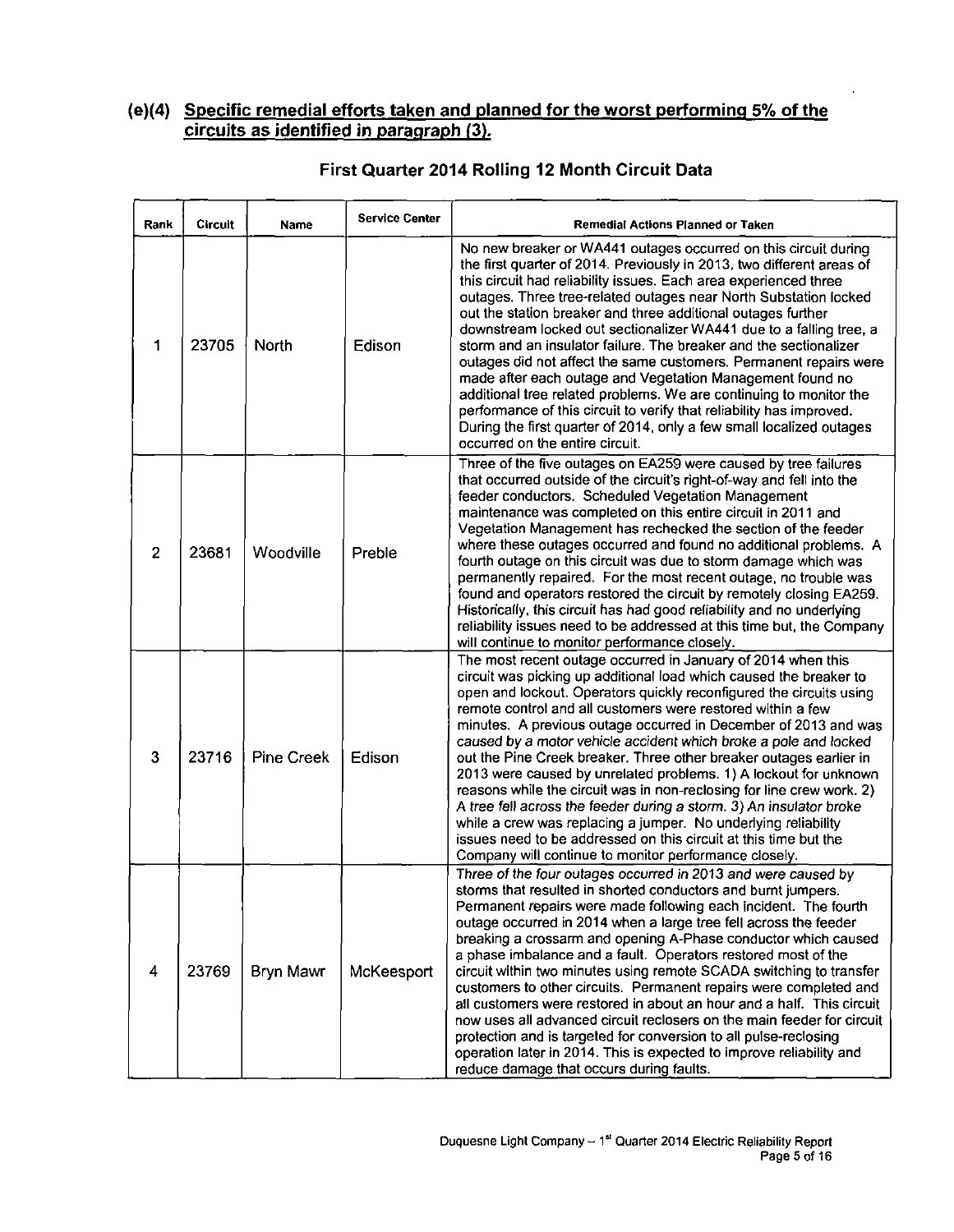| Rank           | <b>Circuit</b> | Name           | <b>Service Center</b> | Remedial Actions Planned or Taken                                                                                                                                                                                                                                                                                                                                                                                                                                                                                                                                                                                                                                                                                                                                                                                                                                         |
|----------------|----------------|----------------|-----------------------|---------------------------------------------------------------------------------------------------------------------------------------------------------------------------------------------------------------------------------------------------------------------------------------------------------------------------------------------------------------------------------------------------------------------------------------------------------------------------------------------------------------------------------------------------------------------------------------------------------------------------------------------------------------------------------------------------------------------------------------------------------------------------------------------------------------------------------------------------------------------------|
| 5.             | 23701          | <b>North</b>   | Edison                | No additional Breaker outages occurred on this circuit during the<br>fourth quarter of 2013 or the first quarter of 2014 but the Company is<br>continuing to monitor performance. All four previous breaker<br>outages occurred during the third quarter of 2013. Three of these<br>outages were caused by storms and the fourth outage was caused<br>by a fallen tree that also occurred during a storm. No underlying<br>circuit problems were found on this circuit during the fourth quarter<br>of 2013 inspection as demonstrated by its good fourth quarter of<br>2013 and first quarter of 2014 performances.                                                                                                                                                                                                                                                      |
| 6              | 23640          | Midland        | Raccoon               | No additional breaker outages occurred on the Midland circuit during<br>the fourth quarter of 2013 or the first quarter of 2104. Two of the<br>previous breaker outages were caused by storms. A third was<br>caused by a fallen tree and the fourth occurred when primary burnt<br>down. Permanent repairs were made after each of the four outages<br>and Vegetation Management has investigated the location that<br>involved a tree failure. No additional underlying reliability problems<br>need addressed on the Midland circuit at this time. Work to convert<br>this circuit to all-pulse-reclosing operation was complete during the<br>fourth quarter of 2013. Also, during the second quarter of 2014, this<br>circuit is scheduled for infrared inspection to identify any hot spots<br>that could indicate poor electrical connections and future failures. |
| $\overline{7}$ | 4517           | Sandy<br>Creek | Edison                | No new breaker outages occurred at Sandy Creek after the third<br>quarter of 2013. To prevent future sub-transmission circuit outages<br>the Company has installed two advanced circuit reclosers on this<br>sub-transmission circuit. These advanced circuit reclosers<br>automatically isolate a fault. This work was completed in the first<br>quarter of 2014 before storm season.                                                                                                                                                                                                                                                                                                                                                                                                                                                                                    |
| 8              | 23950          | Wilkinsburg    | Penn Hills            | No additional outages occurred on the Wilkinsburg Breaker during<br>the first quarter of 2014. All four previous Breaker outages at<br>Wilkinsburg occurred during June and July of 2013 with no prior<br>history of any reliability problems. Permanent repairs were made<br>following each outage and no additional action is required at this<br>time, but the Company will continue to monitor its performance.                                                                                                                                                                                                                                                                                                                                                                                                                                                       |
| 9              | 4279           | Squaw Run      | Edison                | No new breaker outages occurred at Squaw Run since the third<br>quarter of 2013. To prevent future outages, the Company has<br>installed two new advanced circuit reclosers on this sub-<br>transmission circuit. These advanced circuit reclosers will<br>automatically isolate a fault. This work was completed during the<br>fourth quarter of 2013.                                                                                                                                                                                                                                                                                                                                                                                                                                                                                                                   |
| 10             | 4237           | West End       | Preble                | Two outages locked out the West End Circuit Breaker in 2013, one<br>in July due to a tree that fell across the conductors and a second in<br>December due to unknown causes which only affected B-Phase<br>customers. A third outage occurred in March of 2014 which also<br>locked out the substation breaker when a tree fell across the feeder<br>breaking a wooden pole. While the Company normally requires four<br>lockouts to place a circuit on the Worst Performing Circuit List, this<br>circuit only had three lockouts. We will continue to monitor circuit<br>performance.                                                                                                                                                                                                                                                                                   |

 $\mathcal{L}^{\pm}$ 

 $\bar{\psi}$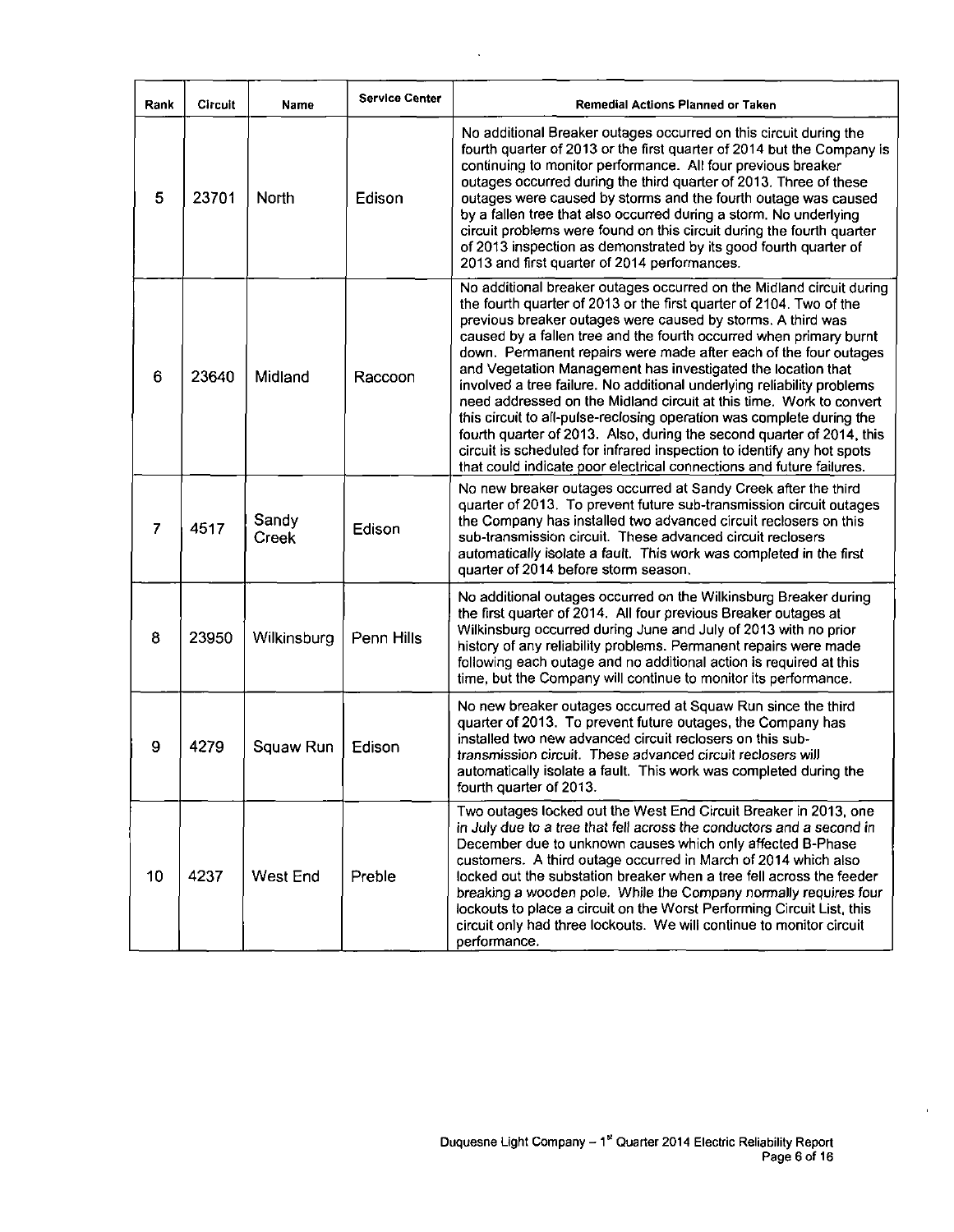| Rank | Circuit | Name                       | <b>Service Center</b> | Remedial Actions Planned or Taken                                                                                                                                                                                                                                                                                                                                                                                                                                                                                                                                                                                                                                                                                                                                                                                                                                                                                                                                                                                                                                                                                                                                                         |
|------|---------|----------------------------|-----------------------|-------------------------------------------------------------------------------------------------------------------------------------------------------------------------------------------------------------------------------------------------------------------------------------------------------------------------------------------------------------------------------------------------------------------------------------------------------------------------------------------------------------------------------------------------------------------------------------------------------------------------------------------------------------------------------------------------------------------------------------------------------------------------------------------------------------------------------------------------------------------------------------------------------------------------------------------------------------------------------------------------------------------------------------------------------------------------------------------------------------------------------------------------------------------------------------------|
| 11   | 23867   | Wildwood                   | Edison                | Reliability issues beyond the reclosers as reported in 2013 have<br>been resolved and no additional outages have occurred since July<br>of 2013. The Company has continued to monitor this part of the<br>Wildwood circuit and verified that reliability has improved and no<br>additional action is required at this time. However, three outages<br>have now occurred on WA404, which affects a different part of the<br>circuit and different customers. Two of the WA404 outages<br>occurred in 2013 (one due to a storm and one due to a car hitting a<br>pole) and a third outage occurred in January of 2014 due to an<br>insulator failure. Permanent repairs were made after each of these<br>outages on WA404 and no underlying problems were found.                                                                                                                                                                                                                                                                                                                                                                                                                            |
| 12   | 22869   | Midland-<br>Cooks<br>Ferry | Raccoon               | During the third and fourth quarters of 2013, this circuit had reliability<br>issues beyond single phase reclosers. Outages on these reclosers<br>only affected a small number of customers near the end of the<br>circuit. The problems causing these lockouts were resolved in late<br>2013 and reliability has improved.<br>The Company made important reliability-targeted improvements to<br>this circuit in late 2012 and in 2013 and we are currently working on<br>installation of four new advanced circuit reclosers which will provide<br>auto fault-clearing functionality. This will eliminate Loss-of-Supply<br>outages to the distribution portion of the circuit in the future when<br>problems occur on the sub-transmission portion. This work is<br>scheduled to be completed early second quarter of 2014 before the<br>start of storm season. Also in 2013, the distribution portion of this<br>circuit was configured for all 3-phase pulse-reclosing operation.<br>This reduces fault current and limits energy delivered to the actual<br>fault during reclosing which minimizes damage to the circuit<br>resulting in faster restoration and better reliability. |
| 13   | 23630   | Sewickley                  | Raccoon               | Three outages locked out WA601 on this circuit in 2013, one in May<br>due to unknown causes, one in October due to a tree that fell across<br>the primary feeder and one in November due to a storm.<br>Permanent repairs were made after each outage. While four<br>lockouts are normally required to place a circuit on the Worst<br>Performing Circuit List, this circuit has only had three lockouts. We<br>will continue to monitor circuit performance.                                                                                                                                                                                                                                                                                                                                                                                                                                                                                                                                                                                                                                                                                                                             |
| 14   | 23691   | <b>B.I.</b>                | Preble                | Three outages locked out EA265 on this circuit in 2013, one in May<br>due to damage caused by a falling tree, one in July due to a storm<br>and one in August due to a tree that fell across the primary feeder.<br>Permanent repairs were made after each outage. While four<br>lockouts are normally required to place a circuit on the Worst<br>Performing Circuit List, this circuit has only had three lockouts. We<br>will continue to monitor circuit performance.                                                                                                                                                                                                                                                                                                                                                                                                                                                                                                                                                                                                                                                                                                                 |
| 15   | 23862   | Wilson                     | McKeesport            | No new outages occurred on EA663 during the first quarter of 2014<br>but the Company is continuing to monitor this circuit closely because<br>of reliability issues during 2013. Generally, Wilson Circuit D23862<br>has had good reliability, but during 2013 a number of storms hit this<br>area especially hard causing three outages on EA663. Plans to<br>upgrade firmware in the automated devices on this circuit were<br>completed during the first quarter of 2014 and D23862 is now<br>configured for all-pulse-reclosing circuit operation. This will reduce<br>circuit damage that occurs during faults.                                                                                                                                                                                                                                                                                                                                                                                                                                                                                                                                                                      |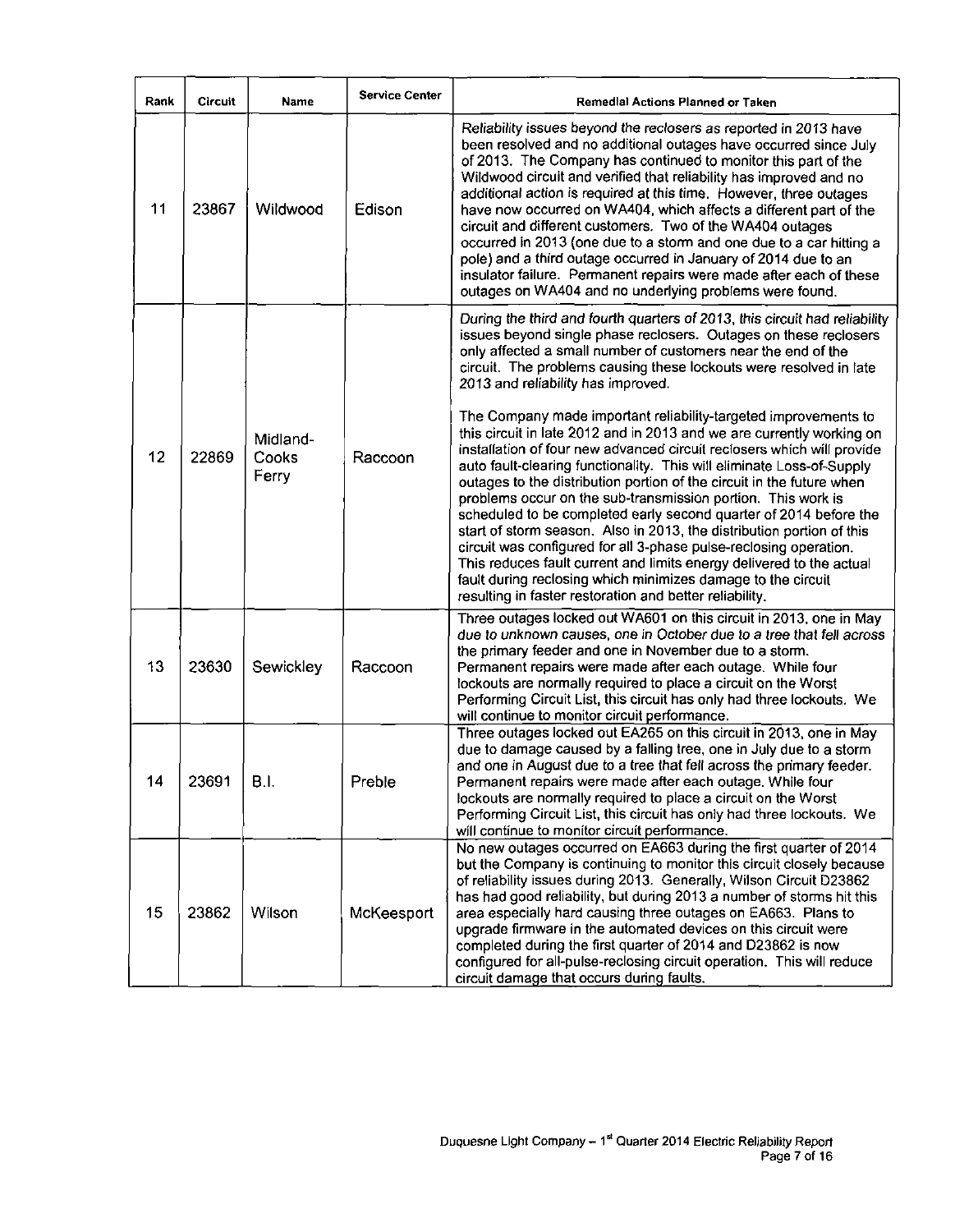| Rank | <b>Circuit</b> | Name     | <b>Service Center</b> | <b>Remedial Actions Planned or Taken</b>                                                                                                                                                                                                                                    |  |  |
|------|----------------|----------|-----------------------|-----------------------------------------------------------------------------------------------------------------------------------------------------------------------------------------------------------------------------------------------------------------------------|--|--|
| 16   | 4135           | Eastwood | Penn Hills            | No new breaker outages have occurred at Eastwood since the second<br>quarter of 2013. To prevent future sub-transmission circuit outages<br>from causing a substation outage at Eastwood, the Company has                                                                   |  |  |
| 17   | 4136           | Eastwood | Penn Hills            | installed two advanced circuit reclosers on this sub-transmission<br>circuit. These advanced circuit reclosers will automatically isolate a<br>fault. This work was completed during December of 2013.                                                                      |  |  |
| 18   | 4154           | Long     | Penn Hills            | No new breaker outages occurred during the first quarter of 2014 on<br>sub-transmission circuit that runs through and powers Long<br>Substation. To prevent future substation outages, the Company has<br>installed two advanced circuit reclosers on this sub-transmission |  |  |
| 19   | 4155           | Long     | Penn Hills            | circuit. These advanced circuit reclosers will automatically isolate a<br>fault. The new advanced circuit reclosers were successfully installed<br>during the first quarter of 2014 before storm season.                                                                    |  |  |
| 20   | 4138           | Robinson | Penn Hills            | No new breaker outages have occurred since the second quarter of<br>2013. To prevent future sub-transmission circuit outages from causing<br>a substation outage, the Company has installed two advanced circuit                                                            |  |  |
| 21   | 4139           | Robinson | Penn Hills            | reclosers on this sub-transmission circuit. These advanced circuit<br>reclosers allow Duquesne Light Operators to now quickly isolate a<br>fault. The new advanced circuit reclosers were successfully installed<br>during the first quarter of 2014.                       |  |  |

 $\ddot{\phantom{0}}$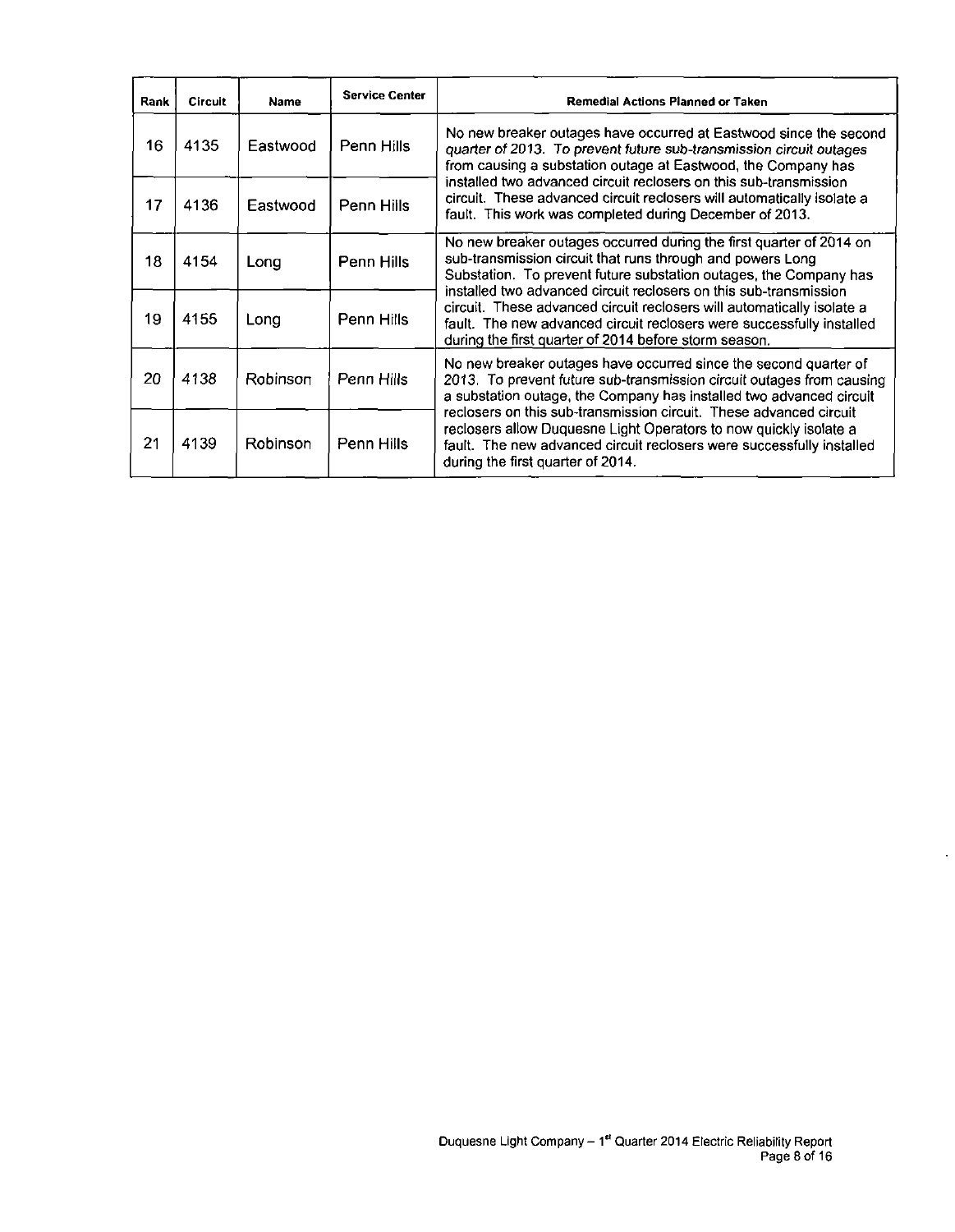(e)(5) A rolling 12-month breakdown and analysis of outage causes during the preceding quarter, including the number and percentage of service outages, the number of customers interrupted, and customer interruption minutes categorized by outage cause such as equipment failure, animal contact, tree related, and so forth. Proposed solutions to identified service problems shall be reported.

| <b>CAUSE</b>              | <b>NO. OF</b><br><b>OUTAGES</b> | <b>OUTAGE</b><br><b>PERCENTAGE</b> | <b>KVA</b><br><b>TOTAL</b> | <b>KVA</b><br><b>PERCENTAGE</b> | <b>KVA-MINUTE</b><br><b>TOTAL</b> | <b>KVA-MINUTE</b><br>PERCENTAGE |
|---------------------------|---------------------------------|------------------------------------|----------------------------|---------------------------------|-----------------------------------|---------------------------------|
| <b>Storms</b>             | 556                             | 20%                                | 703,973                    | 16%                             | 132,361,566                       | 25%                             |
| <b>Trees (Contact)</b>    | 31                              | 1%                                 | 24,615                     | 1%                              | 2,366,571                         | 1%                              |
| Trees (Falling)           | 700                             | 25%                                | 1,379,751                  | 31%                             | 177,985,361                       | 33%                             |
| <b>Equipment Failures</b> | 735                             | 26%                                | 1,128,184                  | 26%                             | 131,362,766                       | 25%                             |
| <b>Overloads</b>          | 188                             | 7%                                 | 163,223                    | 4%                              | 15,757,721                        | 3%                              |
| <b>Vehicles</b>           | 133                             | 5%                                 | 284.238                    | 6%                              | 31,877,984                        | 6%                              |
| Other                     | 459                             | 16%                                | 730.176                    | 16%                             | 42,773,442                        | 7%                              |
| <b>TOTALS</b>             | 2,802                           | 100%                               | 4,414,160                  | 100%                            | 534,485,411                       | 100%                            |

April 1, 2013 through March 31, 2014 - One PUC Major Event Exclusion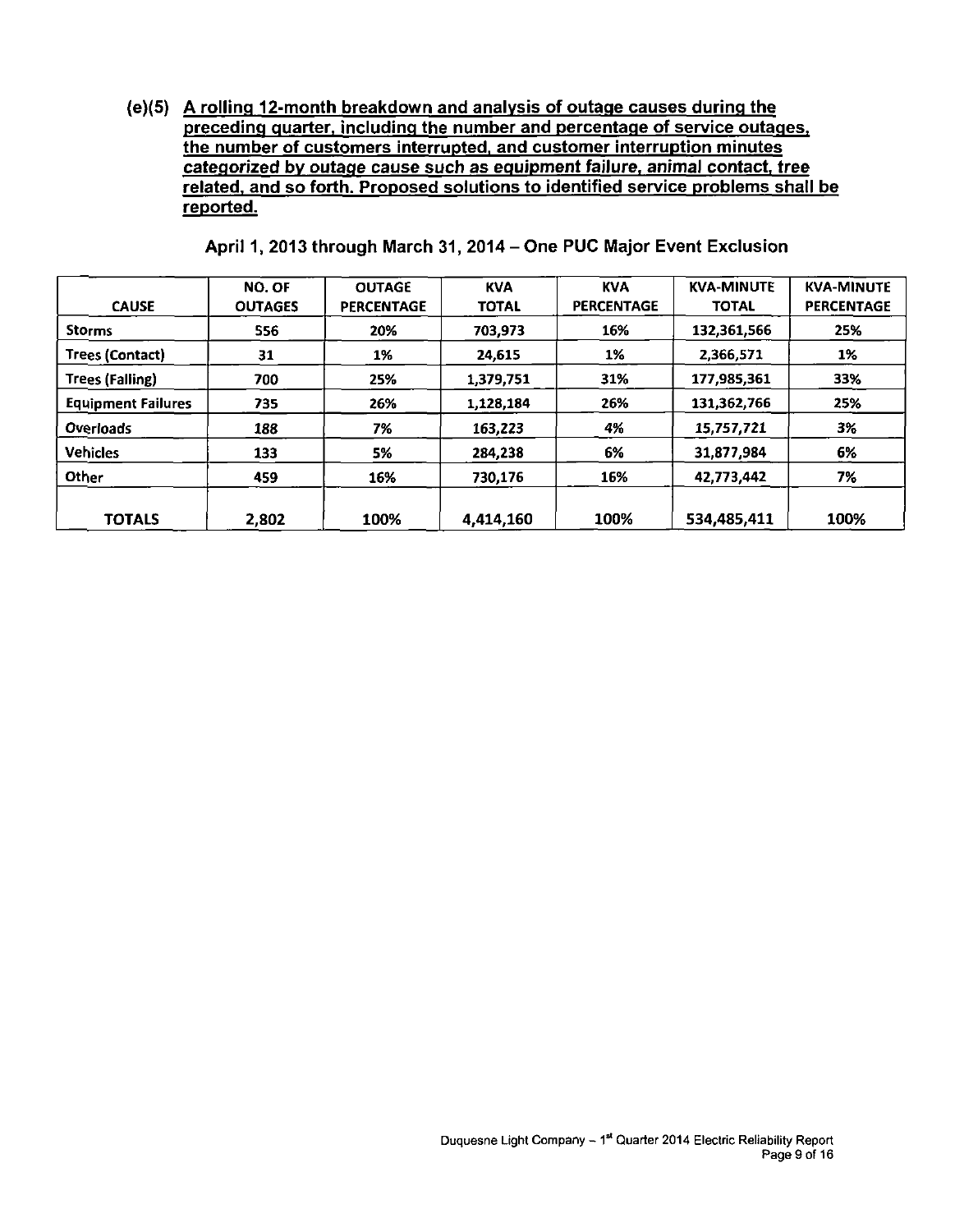#### **(e)(6) Quarterly and year-to-date information on progress toward meeting transmission and distribution inspection and maintenance goals/ objectives.**

 $\mathcal{A}(\mathcal{A})$  and  $\mathcal{A}(\mathcal{A})$ 

| 2014 Transmission and Distribution Goals and Objectives          |                               |                              |                              |                             |                                 |                               |
|------------------------------------------------------------------|-------------------------------|------------------------------|------------------------------|-----------------------------|---------------------------------|-------------------------------|
| Program<br>Project                                               | Unit of<br>Measurement        | <b>Target for</b><br>2014 1Q | <b>Actual for</b><br>2014 1Q | Percentl<br><b>Complete</b> | <b>Targets for</b><br>Year 2014 | <b>Actual YTD</b><br>for 2014 |
| <b>Communications Goals</b>                                      |                               |                              |                              |                             |                                 |                               |
| Communication Battery Maintenance                                | <b>Batteries</b>              | 24                           | 26                           | 108%                        | 96                              | 26                            |
| <b>Overhead Distribution Goals</b>                               |                               |                              |                              |                             |                                 |                               |
| Recloser Inspections                                             | Circuits                      | 33                           | 48                           | 145%                        | 133                             | 48                            |
| Pole Inspections                                                 | Poles                         | 0                            | 0                            | N/A                         | 17,690                          | 0                             |
| OH Line Inspections                                              | Circuits                      | 33                           | 48                           | 145%                        | 133                             | 48                            |
| OH Transformer Inspections                                       | Circuits                      | 33                           | 48                           | 145%                        | 133                             | 48                            |
| Padmount & Below Grade Insp                                      | Circuits                      | 18                           | 35                           | 194%                        | 83                              | 35                            |
| <b>Overhead Transmission Goals</b>                               |                               |                              |                              |                             |                                 |                               |
| <b>Helicopter Inspections</b>                                    | <b>Number of Structures</b>   | ٥                            | 0                            | N/A                         | 500                             | 0                             |
| Ground Inspections                                               | Number of Structures          | 0                            | 0                            | N/A                         | 350                             | 0                             |
| <b>Substations Goals</b>                                         |                               |                              |                              |                             |                                 |                               |
| Circuit Breaker Maintenance                                      | <b>Breakers</b>               | 195                          | 195                          | 100%                        | 715                             | 195                           |
| <b>Station Transformer Maintenance</b>                           | Transformers                  | 6                            | $\overline{2}$               | 33%                         | 67                              | $\mathbf 2$                   |
| <b>Station Battery Maintenance</b>                               | <b>Batteries</b>              | 245                          | 245                          | 100%                        | 980                             | 245                           |
| Station Relay Maintenance                                        | Relays                        | 225                          | 38                           | 17%                         | 710                             | 38                            |
| Station Inspections                                              | <b>Sites</b>                  | 525                          | 522                          | 99%                         | 2.100                           | 522                           |
| <b>Underground Distribution Goals</b>                            |                               |                              |                              |                             |                                 |                               |
| Manhole Inspections                                              | Manholes                      | 375                          | 292                          | 78%                         | 700                             | 292                           |
| Major Network Insp (Prot Relay)                                  | <b>Ntwk Protectors</b>        | 27                           | 30                           | 111%                        | 92                              | 30                            |
| Minor Network Visual Inspection<br>(Transformer/Protector/Vault) | <b>Ntwk Transformers</b>      | 165                          | 244                          | 148%                        | 573                             | 244                           |
| <b>Underground Transmission Goals</b>                            |                               |                              |                              |                             |                                 |                               |
| Pressurization and Cathodic                                      |                               |                              |                              |                             |                                 |                               |
| Protection Plant Inspection                                      | Work Packages                 | 13                           | 13                           | 100%                        | 52                              | 13                            |
| <b>Vegetation Management Goals</b>                               |                               |                              |                              |                             |                                 |                               |
| Overhead Line Clearance                                          | <b>Circuit Overhead Miles</b> | 285                          | 159                          | 56%                         | 1.300                           | 159                           |
|                                                                  | <b>Total Units</b>            | 2,202                        | 1.945                        | 88%                         | 26 407                          | 1.945                         |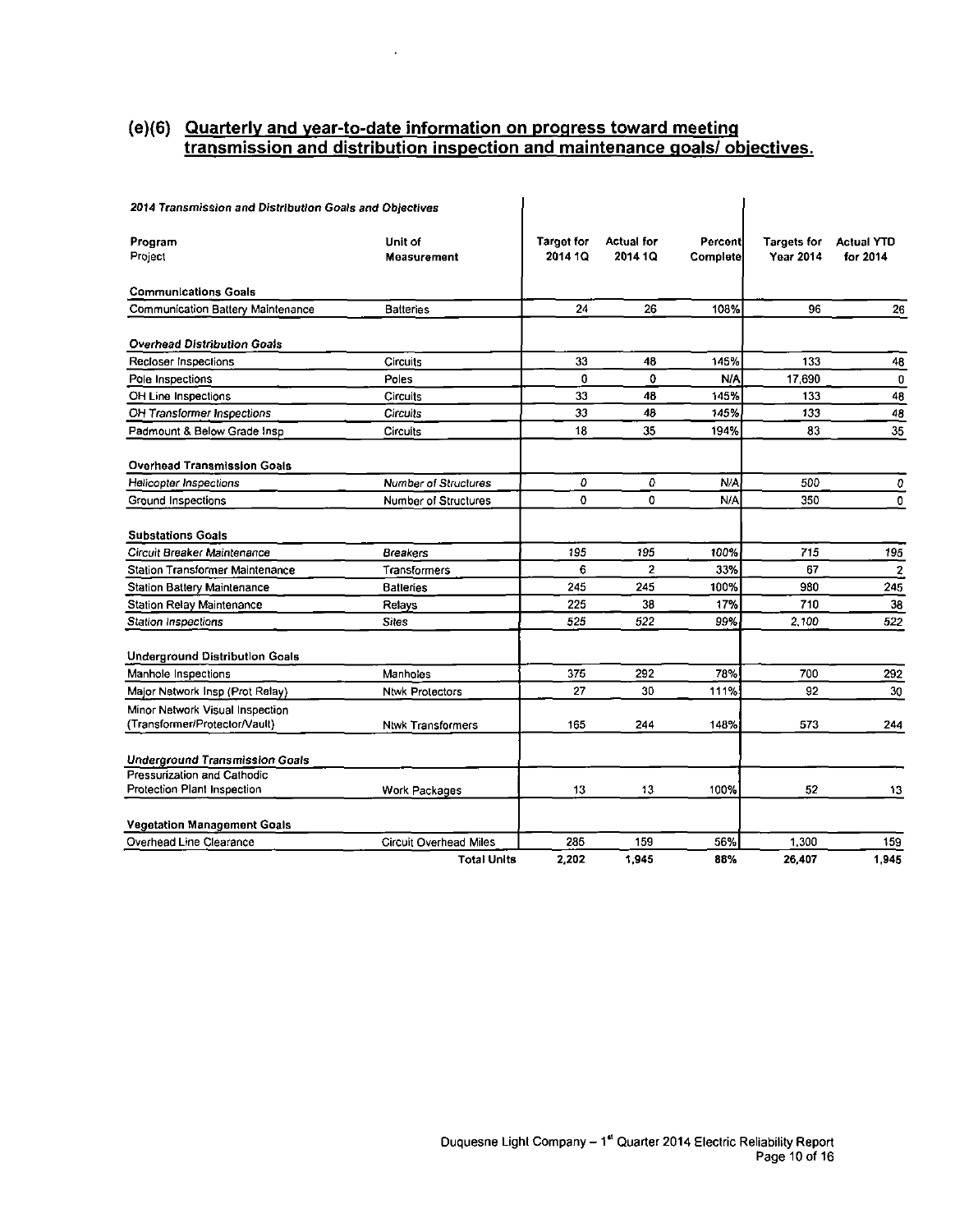#### **{e)(7) Quarterly and year-to-date information on budgeted versus actual transmission and distribution operation and maintenance expenditures in total and detailed bv the EDC's own functional account code or FERC account code as available.**

#### **For the Three Months Ended March 31,2014 (Quarter-to-date) Favorable/ (Unfavorable)**

| Customer<br>Care | External<br><b>Affairs</b> | Human<br><b>Resources</b> | Operations/<br>Operation<br><b>Services</b> | Technology | General<br>Corporate* | Total      |
|------------------|----------------------------|---------------------------|---------------------------------------------|------------|-----------------------|------------|
|                  | 2,607,400                  | 3,388,578                 | 12,632,870                                  | 6,435,124  | 13,049,217            | 45,865,261 |
|                  | 2.827,589                  | 3.314.867                 | 15,762,629                                  | 8,387,817  | 12,549,339            | 57,181,367 |
| 6,587,054        | 220,189                    | (73, 711)                 | 3,129,759                                   | 1,952,693  | (499, 878)            | 11,316,106 |
|                  |                            | 7,752,072<br>14.339.126   |                                             |            |                       |            |

"Includes Finance, Office of General Counsel and Senior Management Costs

OStM underspend for the three months ended March 31, 2014 is attributable to open positions primarily within the customer care, operations and technology functions, favorable bad debt expense due to budget assumptions in the 1<sup>st</sup> quarter and favorable outside services expenses primarily related to the timing of spend.

#### **(e)(8) Quarterly and year-to-date information on budgeted versus actual transmission and distribution capital expenditures in total and detailed by the EDC's own functional account code or FERC account code as available.**

**For the Three Months Ended March 31, 2014 (Quarter-to-date) Favorable/ (Unfavorable)** 

|                     | Customer<br>Care | External<br><b>Affairs</b> | <b>Human</b><br><b>Resources</b> | Operations/<br><b>Operation Services</b> | Technology | General<br>Corporate* | Total      |
|---------------------|------------------|----------------------------|----------------------------------|------------------------------------------|------------|-----------------------|------------|
| <b>Total Actual</b> | 531,348          | 77                         | 2,253,397                        | 26,811,307                               | 15.904.209 | 10.827.552            | 56,327,890 |
| <b>Total Budget</b> | 844.740          | 0                          | 2,849,181                        | 34,201,202                               | 16,501,914 | 7.265.915             | 61,662,952 |
| Variance            | 313.392          | 77)                        | 595,784                          | 7,389,895                                | 597,705    | (3,561,637)           | 5,335,062  |

Includes Finance, Office of General Counsel and Senior Management Costs

Capital underspend for the three months ended March 31, 2014 is attributable to lower storm restoration spend than budgeted and the timing of various projects.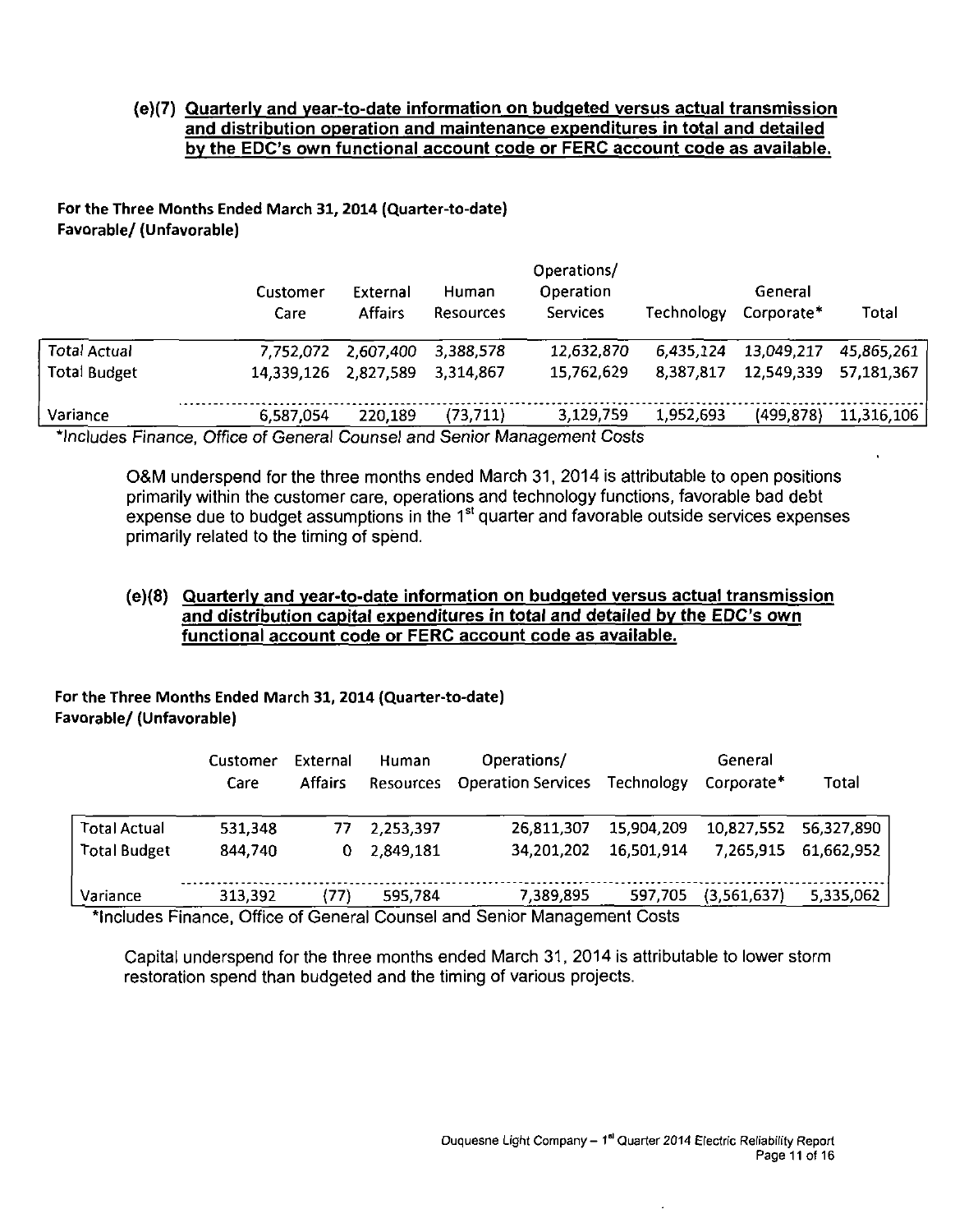#### **(e)(9) Dedicated staffing levels for transmission and distribution operation and maintenance at the end of the quarter, in total and by specific category (e.g. linemen, technician, and electrician).**

| <b>Telecom</b>               | Electronic Technician             | 10                                                       |
|------------------------------|-----------------------------------|----------------------------------------------------------|
|                              | Sr. Electronic Tech               | 10                                                       |
|                              | Apprentice Splicer/Trouble Tec    |                                                          |
|                              | Telecom Splicer/Trouble           | $\begin{array}{c}\n 2 \\ 3 \\ \hline\n 25\n \end{array}$ |
|                              | <b>Total</b>                      |                                                          |
| <b>Substation</b>            | <b>Electrical Equipment Tech</b>  | $\overline{20}$                                          |
|                              | Protection & Control Tech         | 27                                                       |
|                              | Sr. Elec. Equipment Tech          | $\bf{8}$                                                 |
|                              | <b>Rigger Specialist</b>          | $\overline{4}$                                           |
|                              | <b>Rigger Crew Leader</b>         | 1                                                        |
|                              | Shop Mechanic 2 Rigger            | 0                                                        |
|                              | Yard Group Leader                 | 4                                                        |
|                              | Total                             | 64                                                       |
| Underground                  | <b>Apprentice UG Splicer</b>      | 9                                                        |
|                              | <b>UG Inspector</b>               | 8                                                        |
|                              | Journey UG Splicer                | 18                                                       |
|                              | Sr. UG Splicer                    | 7                                                        |
|                              | <b>UG Cable Tester/Installer</b>  | $\frac{2}{2}$                                            |
|                              | Sr. UG Mechanic                   |                                                          |
|                              | Network Operator                  | 11                                                       |
|                              | Total                             | 57                                                       |
| Overhead                     | <b>Apprentice T&amp;D</b>         | 55                                                       |
|                              | <b>Equipment Attendant</b>        | 1                                                        |
|                              | <b>Equipment Material Handler</b> | $\overline{5}$                                           |
|                              | <b>Field Inspector</b>            | $\overline{2}$                                           |
|                              | Journey Lineworker                | 82                                                       |
|                              | <b>Restricted HS Lineworker</b>   | 12                                                       |
|                              | Service Crew Leader               | $\overline{c}$                                           |
|                              | Sr. Lineworker                    | 53                                                       |
|                              | <b>Distribution Tech</b>          | 9                                                        |
|                              | Total                             | 221                                                      |
| <b>Street Light Changers</b> | <b>Total</b>                      | 6                                                        |
| <b>Mobile Worker</b>         | <b>Total</b>                      | $\overline{2}$                                           |
|                              |                                   |                                                          |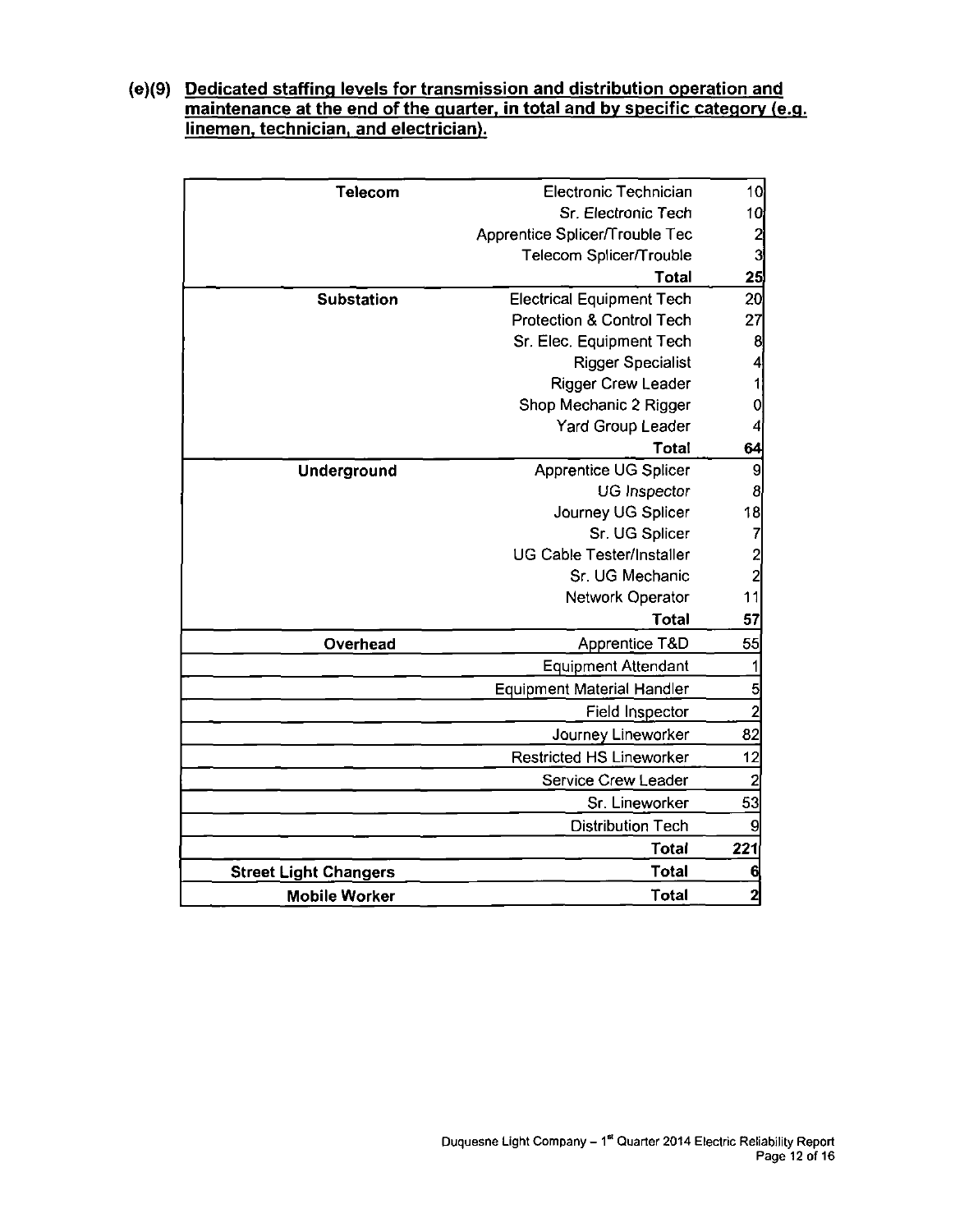# **(e)(9) (Continued)**

| General Clerk - Grad<br>General Technician<br><b>GIS Technician</b><br><b>Head File Record Clerk</b><br>1<br>Survey Instrument<br>3<br>Right of Way Agent A<br>Sr. Technician<br><b>T&amp;D Mobile Worker</b><br>7<br>$\overline{\mathbf{c}}$<br>Technician A<br>$5\overline{)}$<br>Technician B<br>$\overline{7}$<br>Technician C<br>Test Technician, Mobile<br>6<br>63<br>Total<br><b>Service Center Technician</b><br>Sr. Technician<br>$\overline{7}$<br>Technician<br>1<br>Total<br>8<br>Senior Operator<br><b>Traveling Operator/Troubleshooter</b><br>31<br><b>Traveling Operator</b><br>1<br>Troubleshooter 1/C<br>4<br>Troubleshooter<br>19<br>Total<br>55<br>Total<br>13<br><b>Load Dispatcher</b><br>Meter Technician<br>Meter Technician<br>4<br>23<br>Sr. Meter Technician<br>Total<br>27<br><b>Meter Reader</b><br>Total<br>11<br>8<br><b>Customer Service Representatives</b><br><b>Autodialing Operator</b><br>78<br><b>Customer Service Rep</b><br>32<br>Customer Service Rep PT<br>$\overline{2}$<br><b>Word Processing Clerk</b><br>$\overline{5}$<br>Sr. Customer Service<br>125<br>Total<br>Total<br>399<br>Admin/Supervisory/Mgmt<br><b>TOTAL</b> | Engineering | Drafter | 0        |
|-------------------------------------------------------------------------------------------------------------------------------------------------------------------------------------------------------------------------------------------------------------------------------------------------------------------------------------------------------------------------------------------------------------------------------------------------------------------------------------------------------------------------------------------------------------------------------------------------------------------------------------------------------------------------------------------------------------------------------------------------------------------------------------------------------------------------------------------------------------------------------------------------------------------------------------------------------------------------------------------------------------------------------------------------------------------------------------------------------------------------------------------------------------------------|-------------|---------|----------|
|                                                                                                                                                                                                                                                                                                                                                                                                                                                                                                                                                                                                                                                                                                                                                                                                                                                                                                                                                                                                                                                                                                                                                                         |             |         | 13       |
|                                                                                                                                                                                                                                                                                                                                                                                                                                                                                                                                                                                                                                                                                                                                                                                                                                                                                                                                                                                                                                                                                                                                                                         |             |         | $\bf{0}$ |
|                                                                                                                                                                                                                                                                                                                                                                                                                                                                                                                                                                                                                                                                                                                                                                                                                                                                                                                                                                                                                                                                                                                                                                         |             |         | 5        |
|                                                                                                                                                                                                                                                                                                                                                                                                                                                                                                                                                                                                                                                                                                                                                                                                                                                                                                                                                                                                                                                                                                                                                                         |             |         |          |
|                                                                                                                                                                                                                                                                                                                                                                                                                                                                                                                                                                                                                                                                                                                                                                                                                                                                                                                                                                                                                                                                                                                                                                         |             |         |          |
|                                                                                                                                                                                                                                                                                                                                                                                                                                                                                                                                                                                                                                                                                                                                                                                                                                                                                                                                                                                                                                                                                                                                                                         |             |         | 4        |
|                                                                                                                                                                                                                                                                                                                                                                                                                                                                                                                                                                                                                                                                                                                                                                                                                                                                                                                                                                                                                                                                                                                                                                         |             |         | 10       |
|                                                                                                                                                                                                                                                                                                                                                                                                                                                                                                                                                                                                                                                                                                                                                                                                                                                                                                                                                                                                                                                                                                                                                                         |             |         |          |
|                                                                                                                                                                                                                                                                                                                                                                                                                                                                                                                                                                                                                                                                                                                                                                                                                                                                                                                                                                                                                                                                                                                                                                         |             |         |          |
|                                                                                                                                                                                                                                                                                                                                                                                                                                                                                                                                                                                                                                                                                                                                                                                                                                                                                                                                                                                                                                                                                                                                                                         |             |         |          |
|                                                                                                                                                                                                                                                                                                                                                                                                                                                                                                                                                                                                                                                                                                                                                                                                                                                                                                                                                                                                                                                                                                                                                                         |             |         |          |
|                                                                                                                                                                                                                                                                                                                                                                                                                                                                                                                                                                                                                                                                                                                                                                                                                                                                                                                                                                                                                                                                                                                                                                         |             |         |          |
|                                                                                                                                                                                                                                                                                                                                                                                                                                                                                                                                                                                                                                                                                                                                                                                                                                                                                                                                                                                                                                                                                                                                                                         |             |         |          |
|                                                                                                                                                                                                                                                                                                                                                                                                                                                                                                                                                                                                                                                                                                                                                                                                                                                                                                                                                                                                                                                                                                                                                                         |             |         |          |
|                                                                                                                                                                                                                                                                                                                                                                                                                                                                                                                                                                                                                                                                                                                                                                                                                                                                                                                                                                                                                                                                                                                                                                         |             |         |          |
|                                                                                                                                                                                                                                                                                                                                                                                                                                                                                                                                                                                                                                                                                                                                                                                                                                                                                                                                                                                                                                                                                                                                                                         |             |         |          |
|                                                                                                                                                                                                                                                                                                                                                                                                                                                                                                                                                                                                                                                                                                                                                                                                                                                                                                                                                                                                                                                                                                                                                                         |             |         |          |
|                                                                                                                                                                                                                                                                                                                                                                                                                                                                                                                                                                                                                                                                                                                                                                                                                                                                                                                                                                                                                                                                                                                                                                         |             |         |          |
|                                                                                                                                                                                                                                                                                                                                                                                                                                                                                                                                                                                                                                                                                                                                                                                                                                                                                                                                                                                                                                                                                                                                                                         |             |         |          |
|                                                                                                                                                                                                                                                                                                                                                                                                                                                                                                                                                                                                                                                                                                                                                                                                                                                                                                                                                                                                                                                                                                                                                                         |             |         |          |
|                                                                                                                                                                                                                                                                                                                                                                                                                                                                                                                                                                                                                                                                                                                                                                                                                                                                                                                                                                                                                                                                                                                                                                         |             |         |          |
|                                                                                                                                                                                                                                                                                                                                                                                                                                                                                                                                                                                                                                                                                                                                                                                                                                                                                                                                                                                                                                                                                                                                                                         |             |         |          |
|                                                                                                                                                                                                                                                                                                                                                                                                                                                                                                                                                                                                                                                                                                                                                                                                                                                                                                                                                                                                                                                                                                                                                                         |             |         |          |
|                                                                                                                                                                                                                                                                                                                                                                                                                                                                                                                                                                                                                                                                                                                                                                                                                                                                                                                                                                                                                                                                                                                                                                         |             |         |          |
|                                                                                                                                                                                                                                                                                                                                                                                                                                                                                                                                                                                                                                                                                                                                                                                                                                                                                                                                                                                                                                                                                                                                                                         |             |         |          |
|                                                                                                                                                                                                                                                                                                                                                                                                                                                                                                                                                                                                                                                                                                                                                                                                                                                                                                                                                                                                                                                                                                                                                                         |             |         |          |
|                                                                                                                                                                                                                                                                                                                                                                                                                                                                                                                                                                                                                                                                                                                                                                                                                                                                                                                                                                                                                                                                                                                                                                         |             |         |          |
|                                                                                                                                                                                                                                                                                                                                                                                                                                                                                                                                                                                                                                                                                                                                                                                                                                                                                                                                                                                                                                                                                                                                                                         |             |         |          |
|                                                                                                                                                                                                                                                                                                                                                                                                                                                                                                                                                                                                                                                                                                                                                                                                                                                                                                                                                                                                                                                                                                                                                                         |             |         |          |
|                                                                                                                                                                                                                                                                                                                                                                                                                                                                                                                                                                                                                                                                                                                                                                                                                                                                                                                                                                                                                                                                                                                                                                         |             |         |          |
|                                                                                                                                                                                                                                                                                                                                                                                                                                                                                                                                                                                                                                                                                                                                                                                                                                                                                                                                                                                                                                                                                                                                                                         |             |         |          |
|                                                                                                                                                                                                                                                                                                                                                                                                                                                                                                                                                                                                                                                                                                                                                                                                                                                                                                                                                                                                                                                                                                                                                                         |             |         |          |
|                                                                                                                                                                                                                                                                                                                                                                                                                                                                                                                                                                                                                                                                                                                                                                                                                                                                                                                                                                                                                                                                                                                                                                         |             |         |          |
|                                                                                                                                                                                                                                                                                                                                                                                                                                                                                                                                                                                                                                                                                                                                                                                                                                                                                                                                                                                                                                                                                                                                                                         |             |         | 1076     |

 $\overline{a}$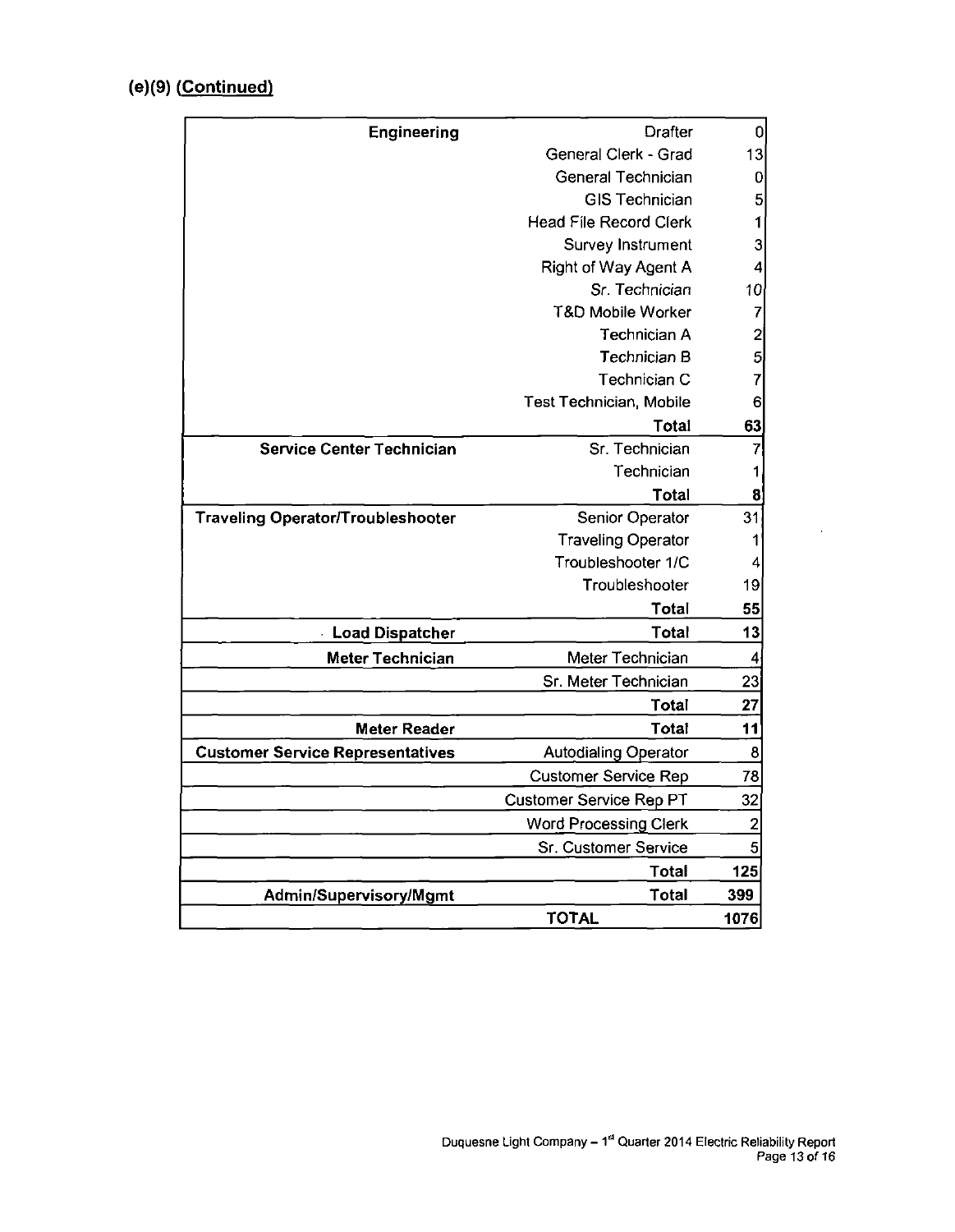#### **(e){10) Quarterly and year-to-date information on contractor hours and dollars for transmission and distribution operation and maintenance.**

(Confidential information highlighted)

#### **1st Quarter 2014**

Contractor Dollars: Contractor Hours:

#### **YTD 2014**

Contractor Dollars: Contractor Hours:

#### **(e)(11) Monthly call-out acceptance rate for transmission and distribution maintenance workers presented in terms of both the percentage of accepted call-outs and the amount of time it takes the EDC to obtain the necessary personnel. A brief description of the EDC's call-out procedure should be included when appropriate.**

| $\sim$ an $\sim$ at rwoopkanoo nato<br>------------ |                |                 |              |            |  |  |  |  |  |
|-----------------------------------------------------|----------------|-----------------|--------------|------------|--|--|--|--|--|
| Month                                               | <b>Accepts</b> | <b>Refusals</b> | <b>Total</b> | Percentage |  |  |  |  |  |
| January                                             | 180            | 230             | 410          | 39%        |  |  |  |  |  |
| February                                            | 168            | 201             | 369          | 32%        |  |  |  |  |  |
| March                                               | 172            | 220             | 393          | 46%        |  |  |  |  |  |

#### **Call-Out Acceptance Rate - 1<sup>s</sup> <sup>t</sup> Quarter 2014**

#### Amount of Time it Takes to Obtain the Necessary Personnel – 1<sup>st</sup> Quarter 2014

| Month                        | Total<br><b>Callout</b><br><b>Events</b> | <b>Necessary</b><br><b>Personnel</b><br><b>Accepting</b> | Average<br><b>Minutes:Seconds</b><br>per Callout Event | Average<br><b>Minutes:Seconds</b><br>per Individual called |  |  |
|------------------------------|------------------------------------------|----------------------------------------------------------|--------------------------------------------------------|------------------------------------------------------------|--|--|
| January                      | 77                                       | 180                                                      | 4:10                                                   | 1:17                                                       |  |  |
| February                     | 73                                       | 168                                                      | 4:33                                                   | 1:21                                                       |  |  |
| March                        | 61                                       | 173                                                      | 4:46                                                   | 1:20                                                       |  |  |
| 1 <sup>st</sup> Quarter 2014 | 211                                      | 521                                                      | 4:29                                                   | 1:19                                                       |  |  |
| <b>2014 YTD</b>              | 211                                      | 521                                                      | 4:29                                                   | 1:19                                                       |  |  |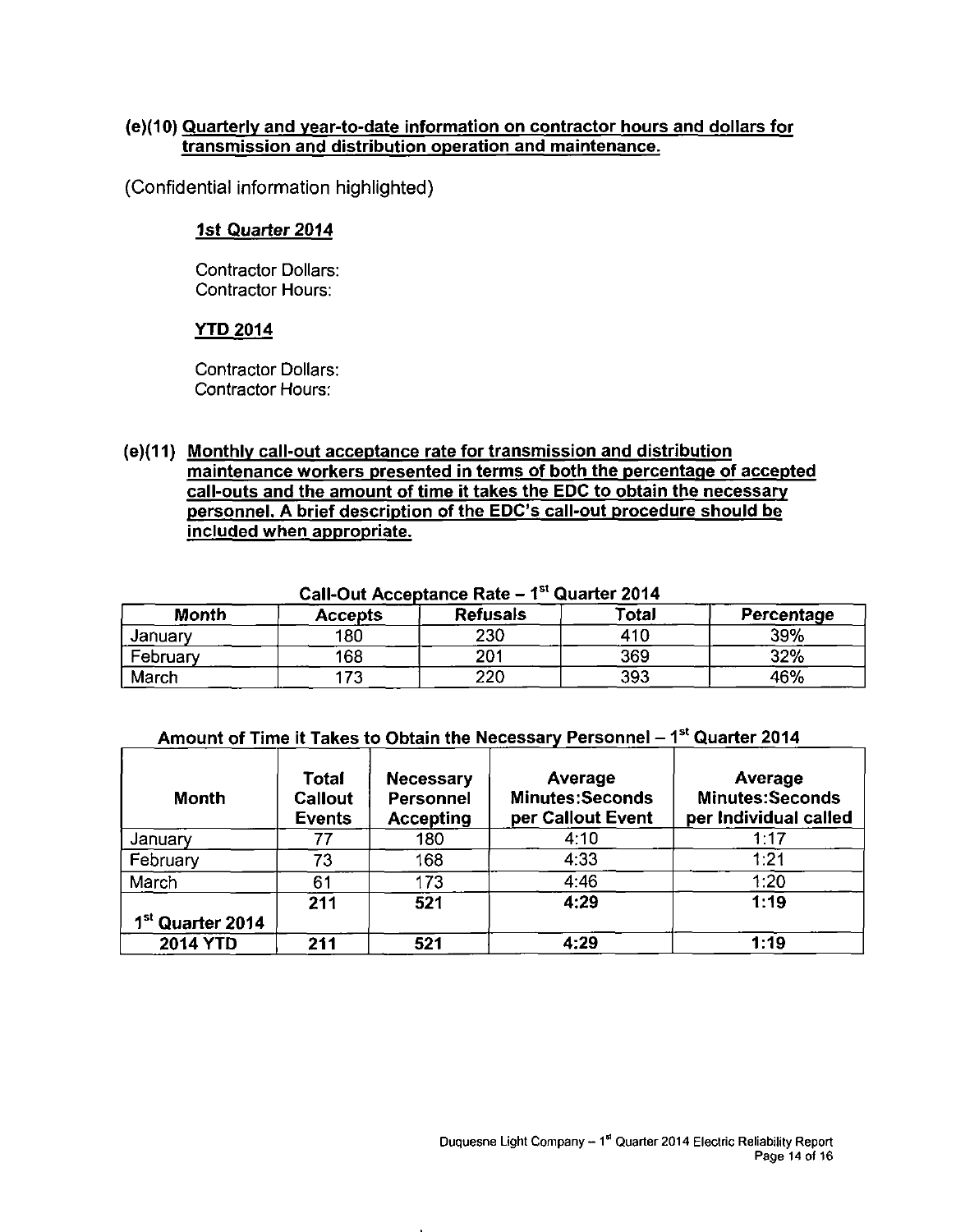## **ATTACHMENT A**

#### **( e )( <sup>3</sup> ) Rolling 12-month reliability index values (SAIFI. CAIDI. SAIDI, and if available. MAIFI) and other pertinent information such as customers served, number of interruptions, customer minutes interrupted, number of lockouts, and so forth, for the worst performing 5% of the circuits in the system.**

| <b>Circuit</b> | Name                       | <b>Service</b><br><b>Center</b> | <b>Device</b>         | <b>Lockouts</b> | Circuit<br><b>Connected</b><br><b>KVA</b> | Last<br>Outage | <b>Total Ckt</b><br><b>KVA-Minutes</b> | <b>Total Ckt</b><br><b>KVA</b><br>Interrupted | <b>SAIDI</b> | <b>SAIFI</b> | <b>CAIDI</b> |
|----------------|----------------------------|---------------------------------|-----------------------|-----------------|-------------------------------------------|----------------|----------------------------------------|-----------------------------------------------|--------------|--------------|--------------|
| 23705          | North                      | Edison                          | BKR +<br><b>WA441</b> | 6               | 26,540                                    | 12/15/13       | 10,918,590                             | 65,622                                        | 411          | 2.47         | 166          |
| 23681          | Woodville                  | Preble                          | EA259                 | 5               | 30,731                                    | 03/30/14       | 5,330,406                              | 57,292                                        | 173          | 1.86         | 93           |
| 23716          | Pine Creek                 | Edison                          | <b>BKR</b>            | 5               | 30,534                                    | 01/27/14       | 2,572,391                              | 76,058                                        | 84           | 2.49         | 34           |
| 23769          | Bryn Mawr                  | McKeesport                      | EA112                 | 4               | 19,429                                    | 03/20/14       | 6,610,700                              | 29,265                                        | 340          | 1.51         | 226          |
| 23701          | <b>North</b>               | Edison                          | <b>BKR</b>            | 4               | 16,740                                    | 09/12/13       | 7,072.368                              | 37,983                                        | 422          | 2.27         | 186          |
| 23640          | Midland                    | Raccoon                         | <b>BKR</b>            | 4               | 27,835                                    | 08/18/13       | 9,253,048                              | 72,185                                        | 332          | 2.59         | 128          |
| 4517           | Sandy<br>Creek             | Penn Hills                      | <b>BKR</b>            | 4               | 5,556                                     | 07/19/13       | 3,548,952                              | 27,785                                        | 639          | 5.00         | 128          |
| 23950          | Wilkinsburg                | Penn Hills                      | <b>BKR</b>            | 4               | 16,413                                    | 07/16/13       | 7,554,708                              | 96,909                                        | 460          | 5.90         | 78           |
| 4279           | Squaw Run                  | Edison                          | <b>BKR</b>            | 4               | 3,639                                     | 07/10/13       | 4,389,645                              | 16,139                                        | 1,206        | 4.44         | 272          |
| 4237           | West End                   | Preble                          | <b>BKR</b>            | $\overline{3}$  | 3,294                                     | 03/15/14       | 784,154                                | 11,104                                        | 238          | 3.37         | 71           |
| 23867          | Wildwood                   | Edison                          | <b>WA404</b>          | 3               | 27,955                                    | 01/06/14       | 7,956,438                              | 40,822                                        | 285          | 1.46         | 195          |
| 22869          | Midland-<br>Cooks<br>Ferry | Raccoon                         | <b>SWA885</b>         | 3               | 37,666                                    | 11/01/13       | 25,441,169                             | 136,644                                       | 675          | 3.63         | 186          |